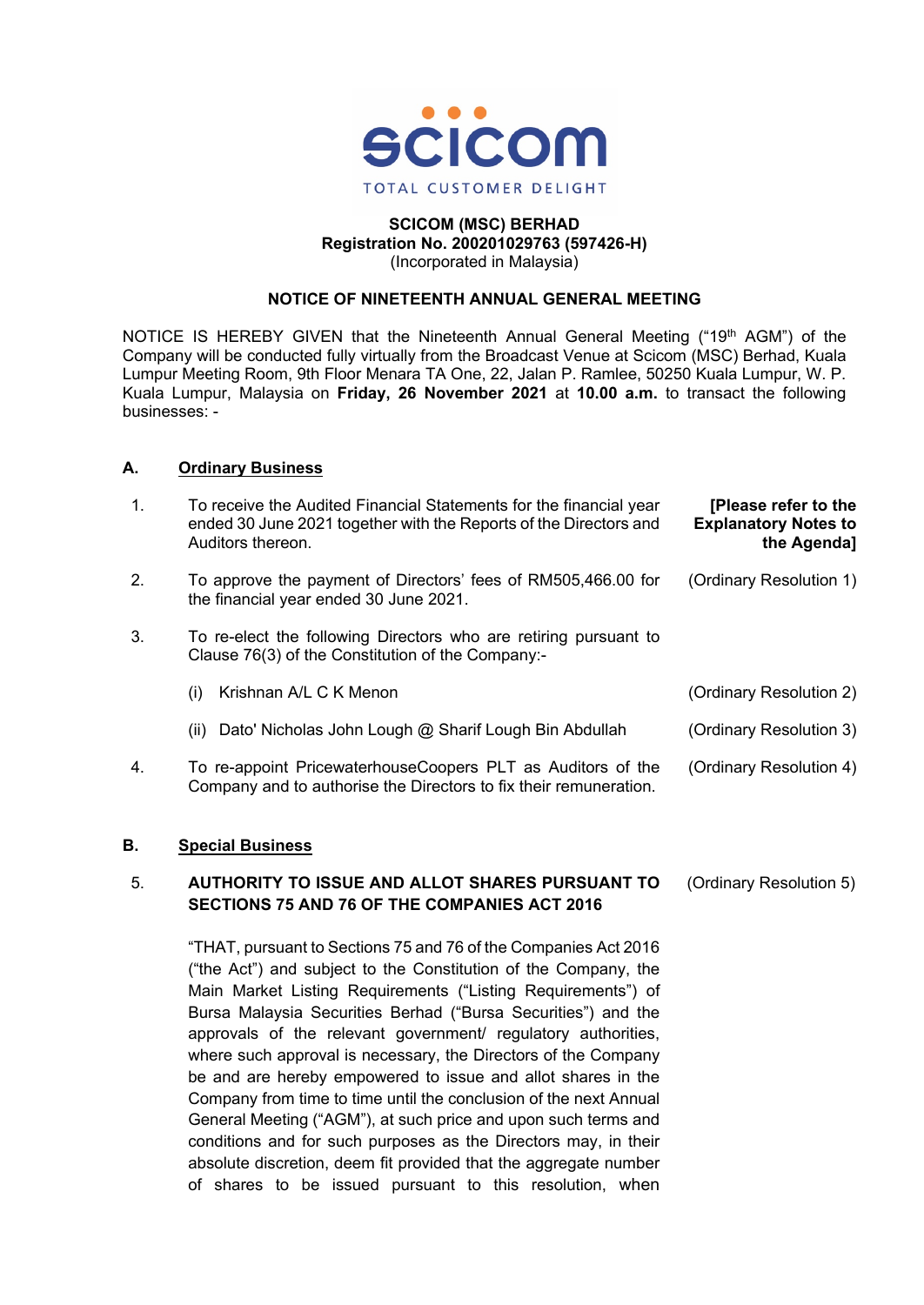aggregated with the total number of such shares issued during the preceding 12 months does not exceed ten per centum (10%) of the total number of issued shares (excluding treasury shares) of the Company for the time being AND THAT the Directors be empowered to obtain approval for the listing of and quotation for the additional shares so issued on Bursa Securities AND THAT such authority shall continue to be in force until the conclusion of the next AGM of the Company held after the approval was given or at the expiry of the period within which the next AGM is required to be held after the approval was given, whichever is the earlier, unless revoked or varied by an ordinary resolution of the Company at a general meeting."

6. To transact any other business of which due notice shall have been given in accordance with the Constitution of the Company and the Companies Act 2016.

By Order of the Board

### **TE HOCK WEE (MAICSA 7054787) (SSM PC No. 202008002124) WONG WAI FOONG (MAICSA 7001358) (SSM PC No. 202008001472)** Company Secretaries

Kuala Lumpur 28 October 2021

# **NOTES:**

1. The Broadcast Venue is strictly for the purpose of complying with Section 327(2) of the Companies Act 2016 which requires the Chairperson of the meeting to be present at the main venue of the meeting.

Shareholders will not be allowed to attend the 19th AGM in person at the Broadcast Venue on the day of the meeting.

Shareholders are to attend, speak (including posing question to the Board via real time submission of typed texts) and vote remotely at the 19th AGM via the Remote Participation and Voting facilities ("RPV") provided by Tricor Investor & Issuing House Services Sdn Bhd via its TIIH Online website at https://tiih.online.

For further information, kindly refer to the Administrative Guide for the 19th AGM.

- 2. For the purpose of determining who shall be entitled to attend this General Meeting, the Company shall be requesting Bursa Malaysia Depository Sdn Bhd to make available to the Company, a Record of Depositors as at 18 November 2021. Only a member whose name appears on this Record of Depositors shall be entitled to attend this General Meeting or appoint a proxy to attend, participate, speak and vote on his/her/its behalf.
- 3. A member entitled to attend and vote at this General Meeting is entitled to appoint a proxy or attorney or in the case of a corporation, to appoint a duly authorised representative to attend, participate, speak and vote in his place. A proxy may but need not be a member of the Company.
- 4. A member of the Company who is entitled to attend and vote at a General Meeting of the Company may appoint not more than two (2) proxies to attend, participate, speak and vote instead of the member at the General Meeting.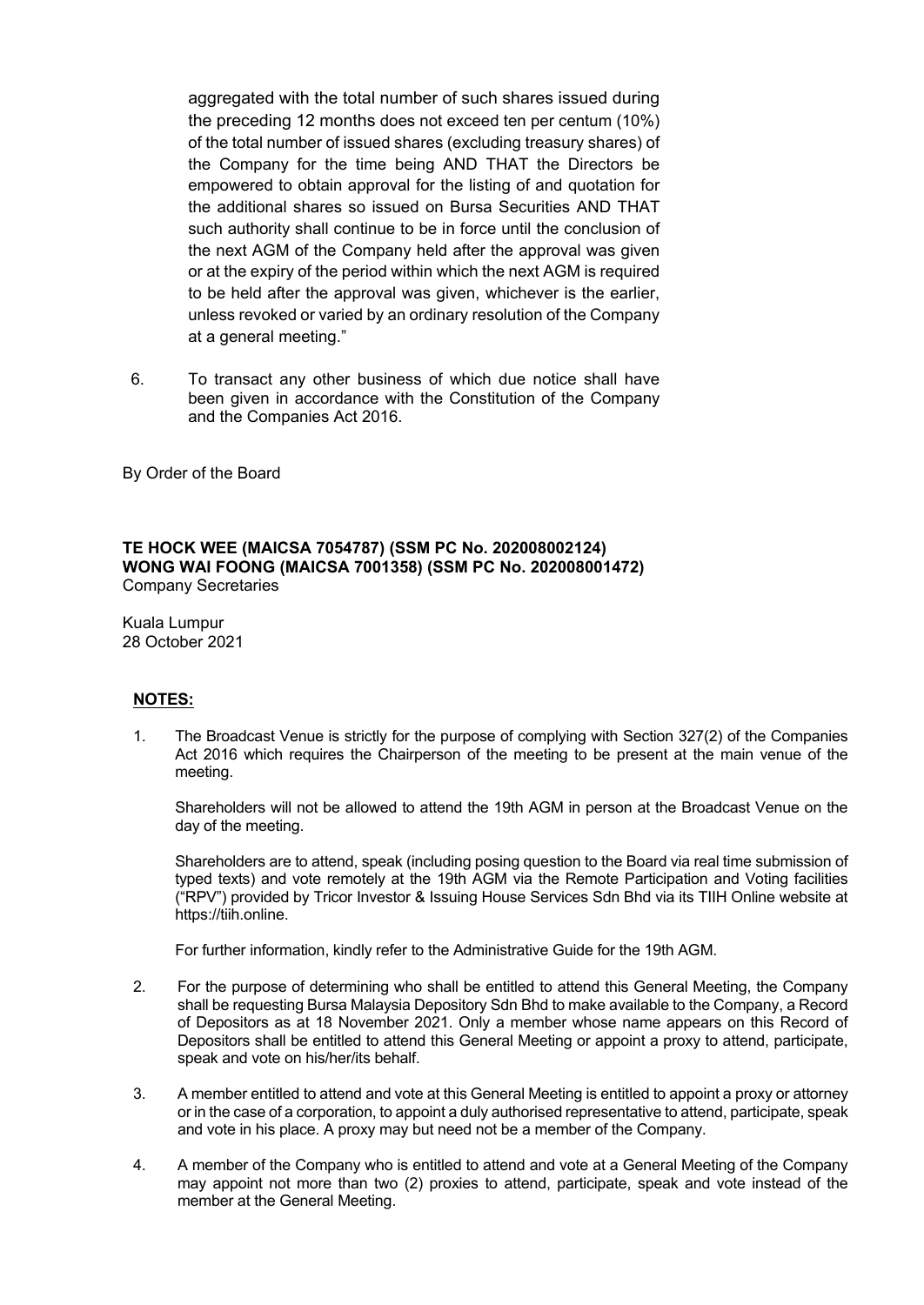- 5. Where a member of the Company is an authorised nominee as defined in the Securities Industry (Central Depositories) Act 1991 ("Central Depositories Act"), it may appoint not more than two (2) proxies in respect of each securities account it holds in ordinary shares of the Company standing to the credit of the said securities account.
- 6. Where a member of the Company is an exempt authorised nominee which holds ordinary shares in the Company for multiple beneficial owners in one securities account ("omnibus account"), there is no limit to the number of proxies which the exempt authorised nominee may appoint in respect of each omnibus account it holds. An exempt authorised nominee refers to an authorised nominee defined under the Central Depositories Act which is exempted from compliance with the provisions of Section 25A(1) of the Central Depositories Act.
- 7. Where a member, an authorised nominee or an exempt authorised nominee appoints more than one (1) proxy, the proportion of shareholdings to be represented by each proxy must be specified in the instrument appointing the proxies. The appointment shall not be valid unless he specifies the proportion of his shareholdings to be represented by each proxy.
- 8. The appointment of a proxy may be made in a hard copy form or by electronic means in the following manner and must be received by the Company not less than forty-eight (48) hours before the time appointed for holding the General Meeting or adjourned General Meeting at which the person named in the appointment proposes to vote:
	- i. In hard copy form

Tricor Investor & Issuing House Services Sdn Bhd, Unit 32-01, Level 32, Tower A, Vertical Business Suite, Avenue 3, Bangsar South, No. 8, Jalan Kerinchi, 59200 Kuala Lumpur, Malaysia or alternatively, the Customer Service Centre at Unit G-3, Ground Floor, Vertical Podium, Avenue 3, Bangsar South, No. 8, Jalan Kerinchi, 59200 Kuala Lumpur, Malaysia.

- ii. By electronic means via Tricor TIIH Online website at https://tiih.online Please follow the procedure as set out in the Administrative Guide of the 19th AGM for the electronic submission of proxy form via TIIH Online.
- 9. Any authority pursuant to which such an appointment is made by a power of attorney must be deposited with the Company's Share Registrar at Unit 32-01, Level 32, Tower A, Vertical Business Suite, Avenue 3, Bangsar South, No. 8, Jalan Kerinchi, 59200 Kuala Lumpur, Malaysia or alternatively, the Customer Service Centre at Unit G-3, Ground Floor, Vertical Podium, Avenue 3, Bangsar South, No. 8, Jalan Kerinchi, 59200 Kuala Lumpur, Malaysia not less than forty-eight (48) hours before the time appointed for holding the General Meeting or adjourned General Meeting at which the person named in the appointment proposes to vote. A copy of the power of attorney may be accepted provided that it is certified notarially and/or in accordance with the applicable legal requirements in the relevant jurisdiction in which it is executed.
- 10. Please ensure ALL the particulars as required in the proxy form are completed, signed and dated accordingly.
- 11. Last date and time for lodging the proxy form is **Wednesday, 24 November 2021 at 10.00 a.m.**
- 12. For a corporate member who has appointed a representative instead of a proxy to attend this meeting, please deposit the **ORIGINAL** certificate of appointment executed in the manner as stated in the proxy form with the Share Registrar of the Company at Unit 32-01, Level 32, Tower A, Vertical Business Suite, Avenue 3, Bangsar South, No. 8, Jalan Kerinchi, 59200 Kuala Lumpur, Malaysia or alternatively, the Customer Service Centre at Unit G-3, Ground Floor, Vertical Podium, Avenue 3, Bangsar South, No. 8, Jalan Kerinchi, 59200 Kuala Lumpur, Malaysia if this has not been lodged with the Company's Share Registrar earlier.
- 13. Pursuant to Paragraph 8.29A(1) of the Main Market Listing Requirements of Bursa Malaysia Securities Berhad, all the resolutions set out in the Notice of the 19th AGM will be put to vote by way of poll.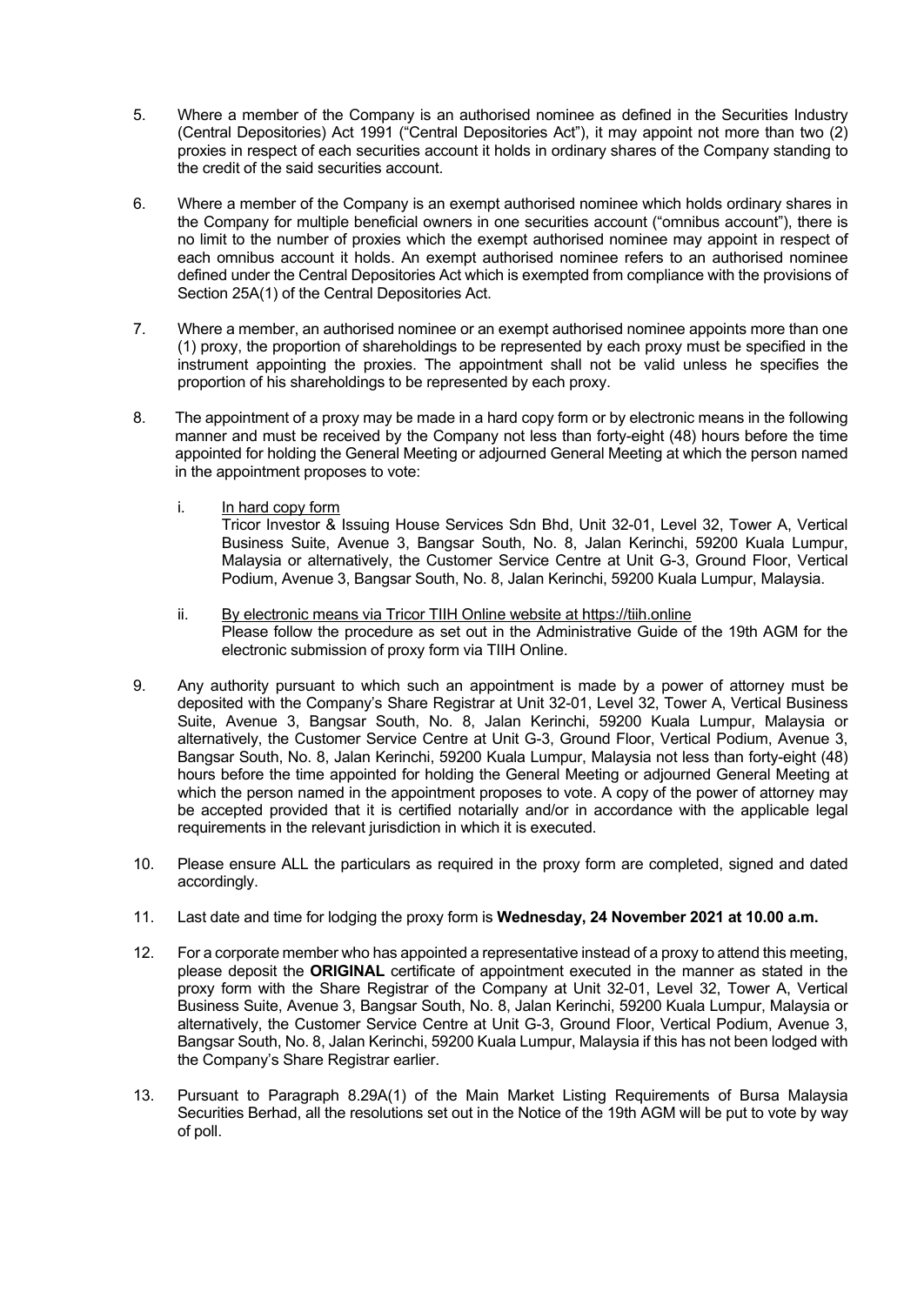# **EXPLANATORY NOTES TO THE AGENDA:**

### (i) Item 1 of the Agenda - Audited Financial Statements for the financial year ended 30 June 2021

This item is meant for discussion only. The provision of Sections 248(2) and 340(1)(a) of the Companies Act 2016 require that the audited financial statements and the Reports of the Directors and Auditors thereon be laid before the Company at its Annual General Meeting. As such, this Agenda item is not a business which requires a motion to be put forward to vote by shareholders.

### (ii) Ordinary Resolution 1 - Directors' fees for the financial year ended 30 June 2021

The proposed Ordinary Resolution 1, if passed, will facilitate the payment of Directors' fees for the financial year ended 30 June 2021, details of which are disclosed in the Corporate Governance Overview Statement of the Annual Report 2021 and Corporate Governance Report. The amount of Directors' fees payable includes fees payable to Non-Executive Directors as members of the Board and Board Committees.

### (iv) Ordinary Resolutions 2 and 3 - Re-election of Directors

Krishnan A/L C K Menon and Dato' Nicholas John Lough @ Sharif Lough Bin Abdullah are standing for re-election as Directors of the Company and being eligible, have offered themselves for reelection at the 19th AGM.

Krishnan A/L C K Menon is the Non-Independent Non-Executive Chairman and a major shareholder of the Company. He has no conflict of interest with the Company and has no family relationship with any Director and/or major shareholder of the Company.

Dato' Nicholas John Lough @ Sharif Lough Bin Abdullah is the Independent Non-Executive Director and a shareholder of the Company. He has no conflict of interest with the Company and has no family relationship with any Director and/or major shareholder of the Company.

The Board had, through the Nominating and Remuneration Committee, carried out the necessary assessment on the aforesaid Directors and concluded that they met the criteria as prescribed under Paragraph 2.20A of the Main Market Listing Requirements of Bursa Malaysia Securities Berhad on character, experience, integrity, competence and time commitment to effectively discharge their roles as Directors. The aforesaid Directors have devoted sufficient time to carry out their responsibilities throughout their tenure. They also possess relevant qualification, knowledge and experience which complement the current Board's competencies. The aforesaid Directors continue to bring independent and objective judgement to the Board.

Based on the above, the Board is supportive of the re-election of the aforesaid retiring Directors.

### (v) Ordinary Resolution 4 - Re-appointment of Auditors

The Board had, through the Audit and Risk Management Committee, considered the reappointment of PricewaterhouseCoopers PLT as the Auditors of the Company. The factors considered by the Audit and Risk Management Committee in making the recommendation to the Board to table their re-appointment at the 19th AGM are disclosed in the Audit and Risk Management Committee Report of the Annual Report 2021.

# (vi) Ordinary Resolution 5 - Authority to issue and allot shares pursuant to Sections 75 and 76 of the Companies Act 2016

This proposed resolution, if passed, will empower the Directors to issue and allot up to a maximum of 10% of the total number of issued shares of the Company for the time being for such purposes as the Directors consider would be in the best interest of the Company. This authority will, unless revoked or varied by the Company in a general meeting, expire at the conclusion of the next Annual General Meeting or the expiration of the period within which the next Annual General Meeting is required by law to be held, whichever is the earlier.